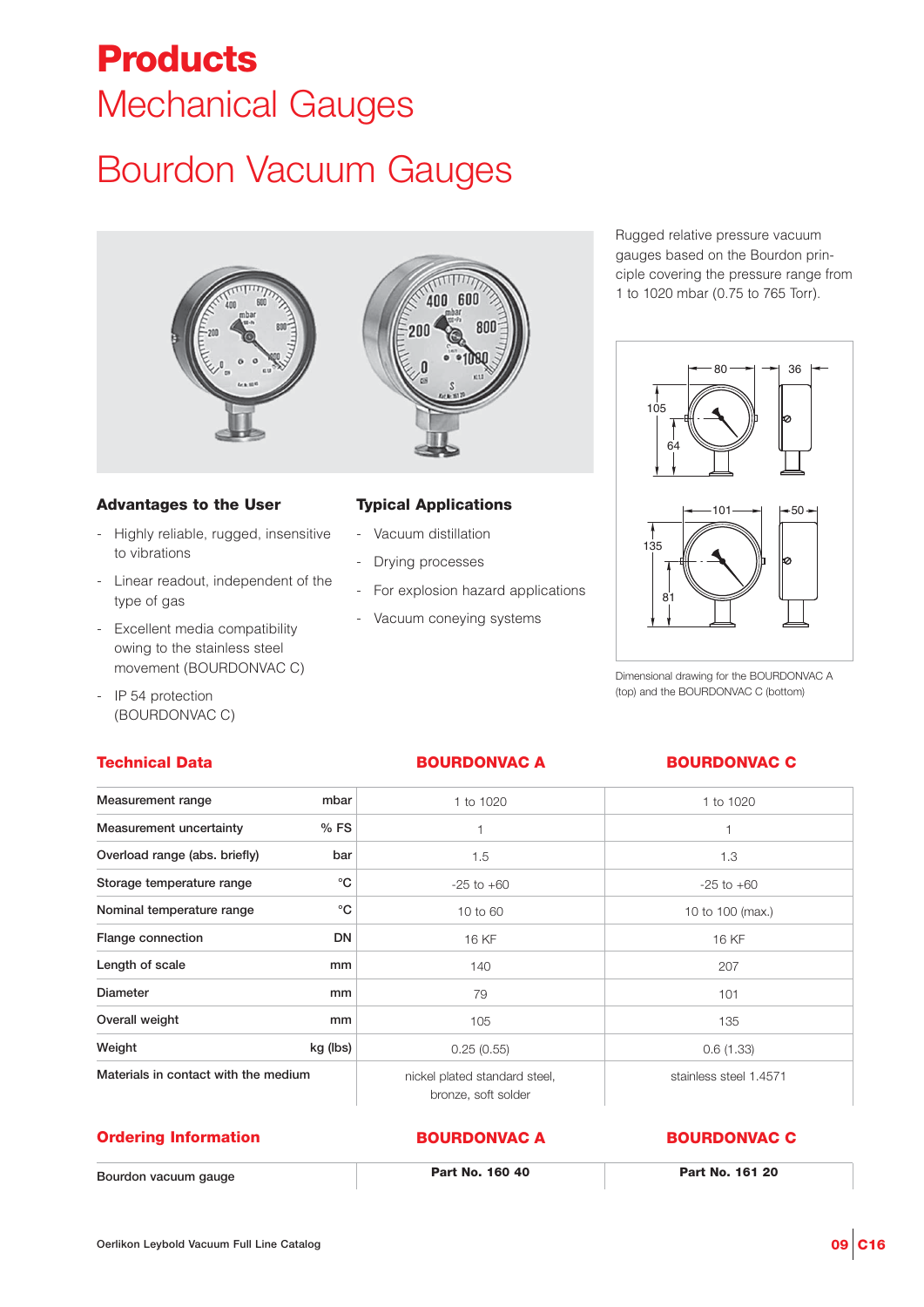# Capsule Vacuum Gauges



Rugged absolute pressure gauges for the pressure range from 1 to 1000 mbar (0.75 to 750 Torr).

## **Advantages to the User**

- Rugged and insensitive to vibrations
- Models available for two measurement ranges (1 to 100 mbar and 1 to 1000 mbar)
- Readout independent of the type of gas and changes in atmospheric pressure
- Linear pressure readout
- Installation direct via the connection flange or panel mounting
- Model with integrated isolation valve for use on packaging machines (Part No. 160 68)

### **Typical Applications**

- Measurement of absolute pressures (for inert gases only)
- Vacuum conveying systems
- Operation monitoring
- Packaging



Dimensional drawings and panel cut-outs for the capsule vacuum gauges Part Nos. 160 63/64 (left) and Part No. 160 68 (right)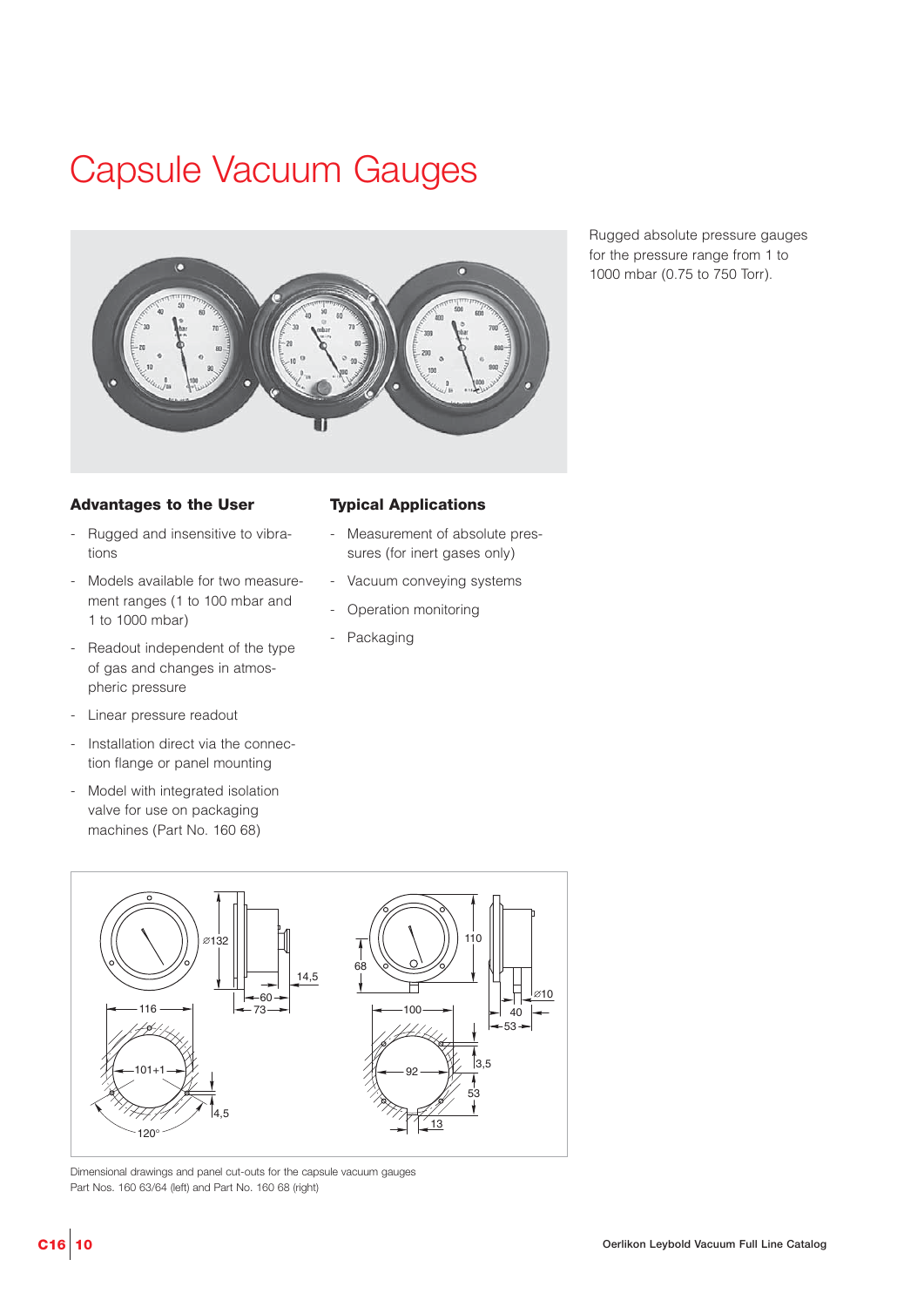## **Technical Data**

# **Capsule Vacuum Gauges**

| Measurement range<br>mbar                 | 1 to 100                                                                                                                      | 1 to 100                                                                                                                      | 1 to 1000                                                                                                                     |
|-------------------------------------------|-------------------------------------------------------------------------------------------------------------------------------|-------------------------------------------------------------------------------------------------------------------------------|-------------------------------------------------------------------------------------------------------------------------------|
| Measurement uncertainty<br>$%$ FS         | 1.0                                                                                                                           | 2.5                                                                                                                           | 1.6                                                                                                                           |
| Overload range (abs. briefly)<br>bar      | 1.5                                                                                                                           | 1.5                                                                                                                           | 1.5                                                                                                                           |
| $^{\circ}C$<br>Storage temperature range  | $-25$ to $+60$                                                                                                                | $-25$ to $+60$                                                                                                                | $-25$ to $+60$                                                                                                                |
| $^{\circ}$ C<br>Nominal temperature range | 10 to 50                                                                                                                      | 10 to 50                                                                                                                      | 10 to 50                                                                                                                      |
| Length of scale<br>mm                     | 205                                                                                                                           | 180                                                                                                                           | 205                                                                                                                           |
| $\rm cm^3$<br>Dead volume, approx.        | 235                                                                                                                           | 167                                                                                                                           | 235                                                                                                                           |
| <b>Diameter</b><br>mm                     | 132                                                                                                                           | 110                                                                                                                           | 132                                                                                                                           |
| Weight<br>kg (lbs)                        | 0.7(1.54)                                                                                                                     | 0.6(1.32)                                                                                                                     | 0.7(1.54)                                                                                                                     |
| Vacuum Connection<br><b>DN</b>            | 16 KF                                                                                                                         | 10 mm dia, hose nozzle<br>with integrated isolation valve                                                                     | 16 KF                                                                                                                         |
| Max. inclination when installed           | $45^\circ$                                                                                                                    | $45^\circ$                                                                                                                    | $45^\circ$                                                                                                                    |
| Materials in contact with the medium      | brass<br>standard steel nickel plated<br>glass<br><b>NBR</b><br>aluminum<br>copper beryllium<br>soft and hard solder<br>resin | brass<br>standard steel nickel plated<br>glass<br><b>NBR</b><br>aluminum<br>copper beryllium<br>soft and hard solder<br>resin | brass<br>standard steel nickel plated<br>glass<br><b>NBR</b><br>aluminum<br>copper beryllium<br>soft and hard solder<br>resin |

## **Ordering Information Capsule Vacuum Gauges**

| Capsule vacuum gauge | Part No. 160 63 | Part No. 160 68 | Part No. 160 64 |
|----------------------|-----------------|-----------------|-----------------|
|                      |                 |                 |                 |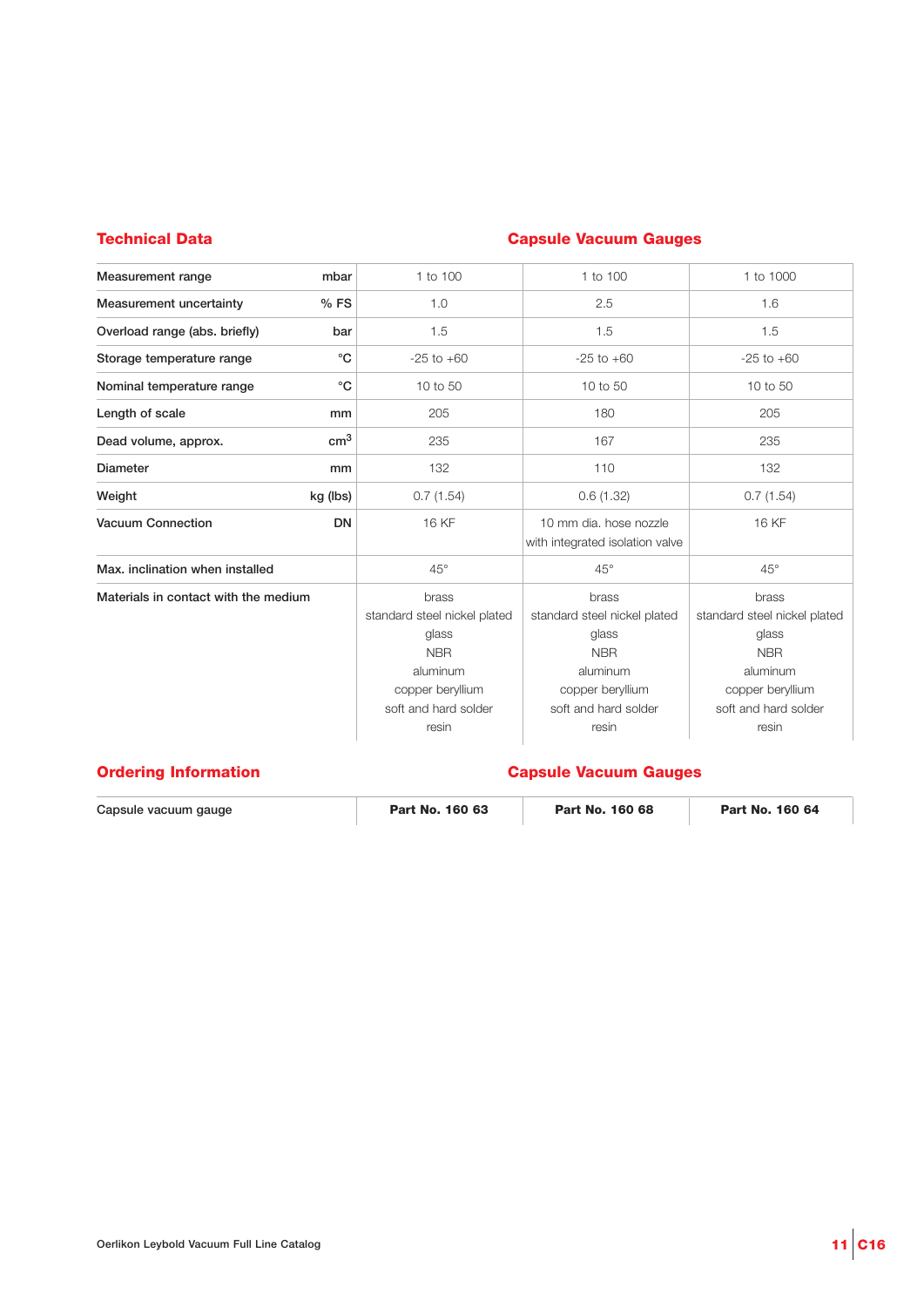# Diaphragm Vacuum Gauge DIAVAC DV 1000



### **Advantages to the User**

- Wide measurement range from 1 to 1000 mbar (1 to 750 Torr) with high resolution in the range from 1 to 100 mbar (1 to 75 Torr)
- The scale of each gauge is individually calibrated
- Absolute pressure gauge
- Readout independent of the type of gas and changes in atmospheric pressure
- Stainless steel diaphragm for excellent compatibility with most media
- Laser welding technology for high precision diaphragm mount
- Rugged table-top housing, can be freely mounted above the flange connection; also for panel mounting
- Measurement chamber can be easily cleaned owing to the detachable measurement flange

Rugged mechanical diaphragm vacuum gauge of high accuracy for the rough vacuum range from 1 to 1000 mbar (1 to 750 Torr).

## **Typical Applications**

- Chemical processes
- Vacuum destillation
- Absolute pressure measurements for gas mixtures
- For use in explosion hazard rated areas
- Drying processes
- Lamp manufacture



Dimensional drawing and panel cut-out for the DIAVAC DV 1000